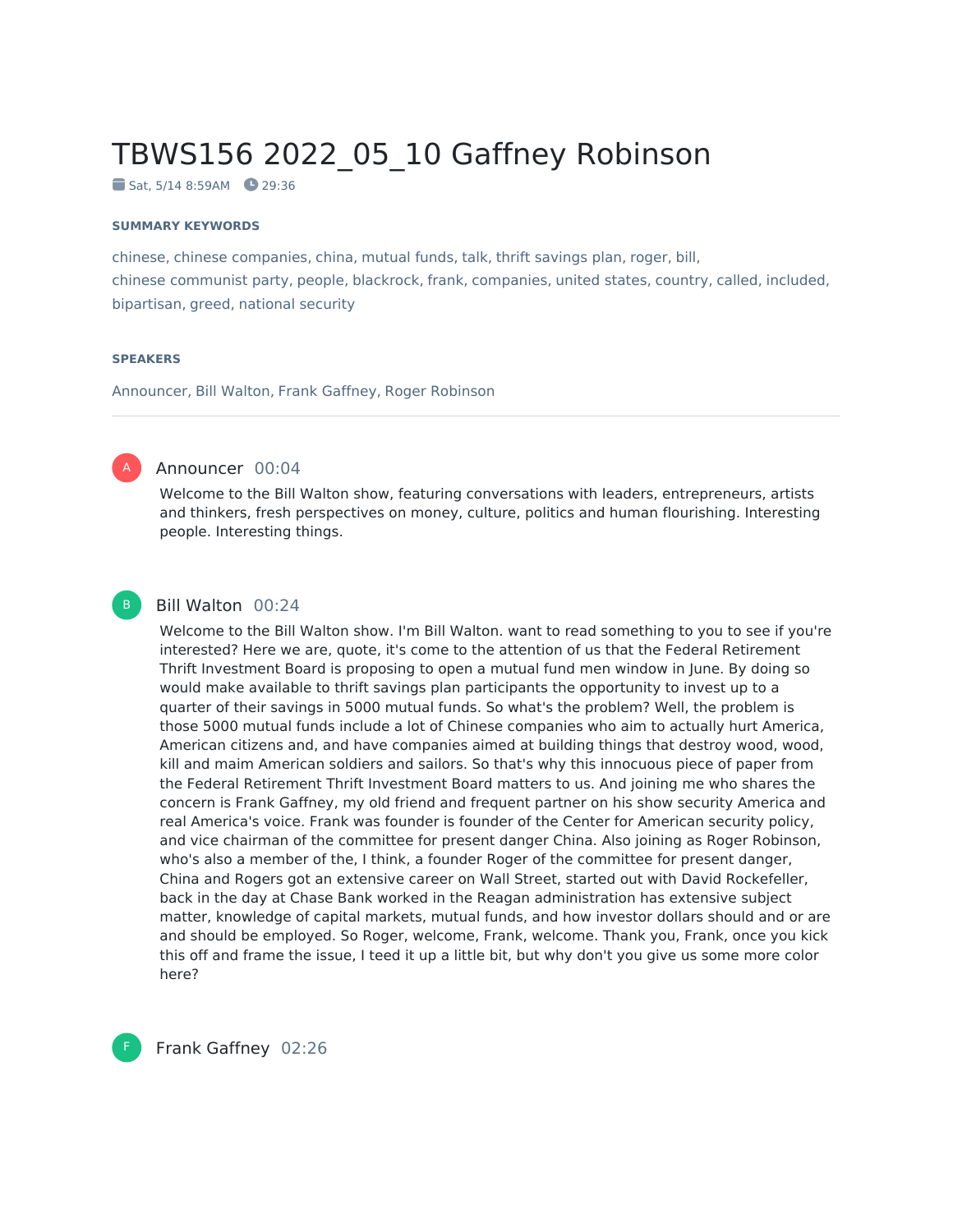Well, you I think, hit the key pieces of Bill, the United States financial sector, has been putting the funds of American investors writ large, into Chinese Communist Party owned and controlled companies. For quite some time now. The exact amount of the transfer of wealth that it represents is somewhat of a matter of speculation. I've heard as low numbers \$3 trillion dollars, as high a number is seven or 8 trillion, whatever the exact amount is, what is clear, is such funding transfers, have translated into our underwriting of the unrestricted warfare, that the greatest danger this country has ever faced, namely, the Chinese Communist Party has been mounting and intensifying in the past 20 plus years. Roger Robinson, our friend and colleague, is a man who has studied this matter closely. He's actually not a member of the Committee on the present danger, China just for the record, but he has been a very formidable influence on its work, because we have made something that he's been warning about. Well, going back to the era when he worked for Ronald Reagan as his senior director on the National Security Council staff for international economic affairs, that you must not provide cash flow to hostile nations back in the day, the Soviet Union today, the CCP as it's called. So I'm delighted to have him with us to expand upon the challenge that we're facing here at the macro level. And specifically, Bill, as you said the extreme in advisability not to say outrage that America's men and women in uniform and other patriotic government employees might soon find their investments in their retirement savings going into some of these dangerous Chinese companies, human rights abusers, national security threats in the light.

# Bill Walton 04:53

B

Well, Roger, how does this work? My understanding is there's a basket of mutual funds that include Would about 6700 individual companies and they're located all over the world. And then included in that would be about 99% of the investable equity market. And it's interesting China in that is on the list as an included country among developing countries. The fight the idea that China is developing as a fairly comical one, and only the federal government might think that it's lodged right in between Chile and Colombia as a developing country. So Roger, what's, how's this working? And how do we, how do we evaluate this and do something about it?

# Roger Robinson 05:40

Well, Bill, there's a history to this. As you know, two years ago, we faced a similar circumstance with a federal Thrift Savings Plan, the same board of five generally former Wall Street figures sitting on it, there was an effort to change the index that basically governs the International Fund of the TSP the Thrift Savings Plan, they were going to move it to the MSCI All Country World ex us to be precise. But the problem there is it was replete with Chinese corporate, bad actors, including those sanctioned by the United States for egregious national security and human rights violations. We brought this to the attention of President Trump and Capitol Hill, there was a bipartisan expression of outrage and kind of disbelief that you'd have Chinese military companies are being placed as Frank pointed out in the portfolio's of our, of our sitting servicemen and women in uniform, you can understand the irony, they would have no idea that their retirement dollars were going to be funding the advanced weapons systems designed to kill them, and arguably their families. So this is just one element, the Human Rights angle of genocide, concentration camps, trafficking and slave labor are also implicated. And that was the case two years ago, it was narrowly stopped by President Trump. But it was stopped and abruptly and there was an instruction that there'll be no Chinese companies in the federal Thrift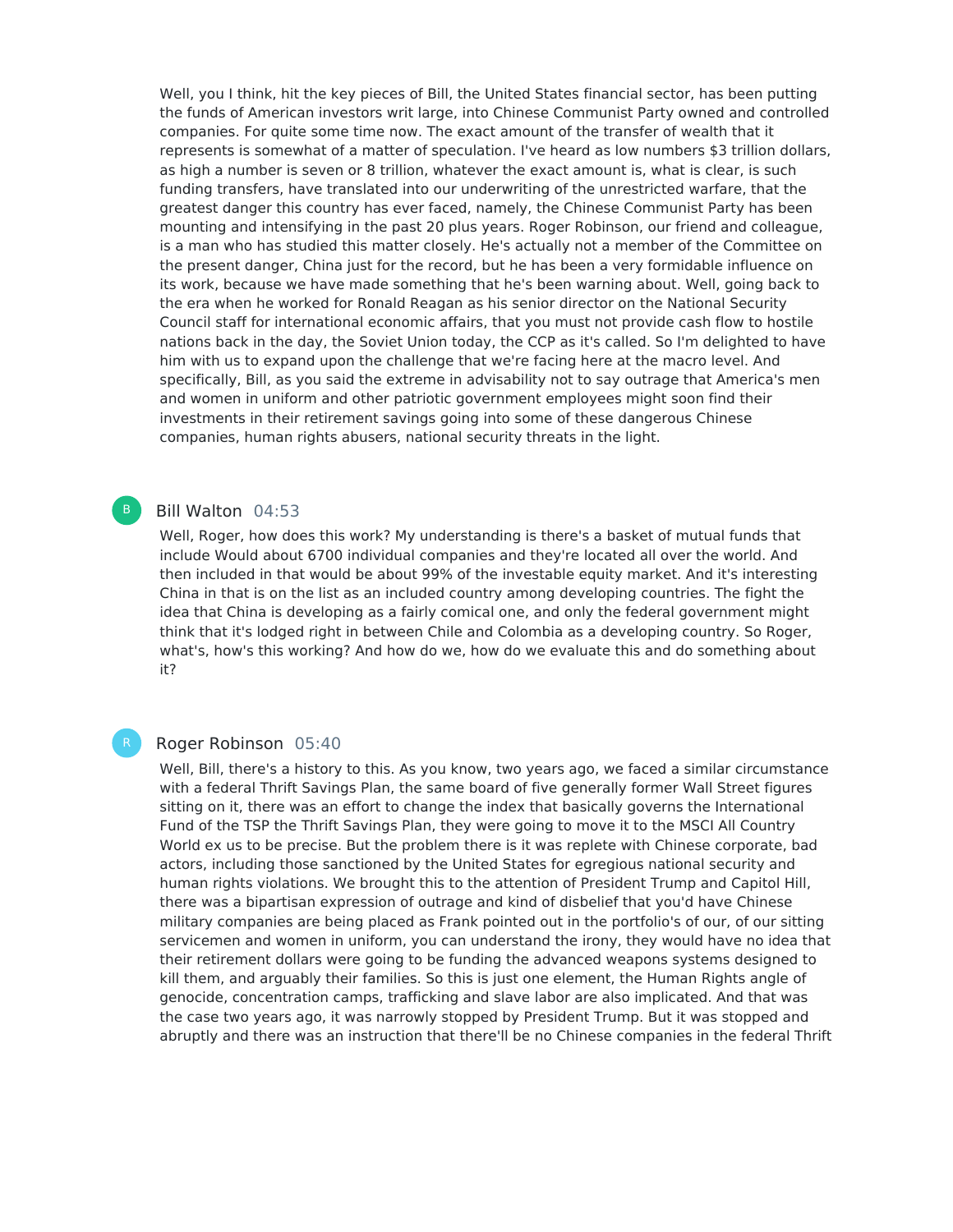Savings Plan. Well, over this period, Wall Street didn't want to take no for an answer. And we basically found that they had selected a new index that included Hong Kong companies, as though Hong Kong is other than just another Chinese city today, after the strangulations of freedom there. So we have 35 Chinese companies in the international fund of the Thrift Savings Plan. Now, this new so called mutual fund, a window that's going to be initiated in June multiplies that ver to a an alarming degree, because as you pointed out, these companies I mean, these funds, which have international and emerging market exposure, are generally speaking, holding Chinese companies. And again, there's been no differentiation here between those sanctioned bad actors. And what you might think of as a more benign Chinese.

# Bill Walton 08:31

You mentioned Wall Street that's euphemistic for that euphemism for BlackRock. And if you look at the recent minutes of this committee, Kimberly Weaver features large Annette, she's one of the I think, Chief Operating Officer and spokesman for it. And she she talked about Blackrock for a couple couple paragraphs there about how well they were doing. They were 11 basis points over the over the other indexes over the indexes. And so it's there's a specific bad actor here, and it's with BlackRock and Vanguard and State Street and the other big mutual funds are doing to influence this. There's another aspect of this, though, that's not just the problem investing in Chinese companies, but also there's no oversight of the Chinese companies by the PCAOB, which is the pension, Public Company Accounting Oversight Board. And so even if you've got a Chinese company that is pure has driven snow when involved in national security, you still don't know what their financials are. And China's the only country that falls outside of that went outside of that oversight. And that's another big problem.

## Roger Robinson 09:44

It's a black box bill and the sad fact is, there's not one Chinese company in the portfolio's of scores of millions of unwitting American retail investors, that is in compliance with US Federal securities laws. I mean, that's a fact. Sarbanes Oxley being the most prominent for the PCAOB angle that you just referenced. So even from a fiduciary and risk management perspective, it's a failing grade. Not to mention, again, the human rights and national security dimensions. And as you could see from the minutes of the Federal Retirement Thrift Investment Board meetings, they understand the problem that accompanies not one having ever identified who these mutual funds are to zero diligence performed three, no disclosure of material risks intended for the TSP participants. So you know, they basically said it's too costly, and it would require too many resources to do. So last time I checked, that's not a very good excuse.

# Bill Walton 10:54

 $B$ 

Well, this is not an agenda List Driven exercise on the part of the Wall Street firms I referenced. They're eager, and BlackRock has already gone in with a wholly owned, wholly owned entity, as I understand it. Now. They're eager to get their hands on the investment dollars of the 440 and 50 million Chinese with some savings right now. They're mainly in Chinese banks, and, and they want to help, they want to help help in that. And it's a goldmine for these companies if they can get into the Chinese market. So that's I think, part of the reason they don't want to exclude Chinese companies from the index, and why they've been lobbying this so hard,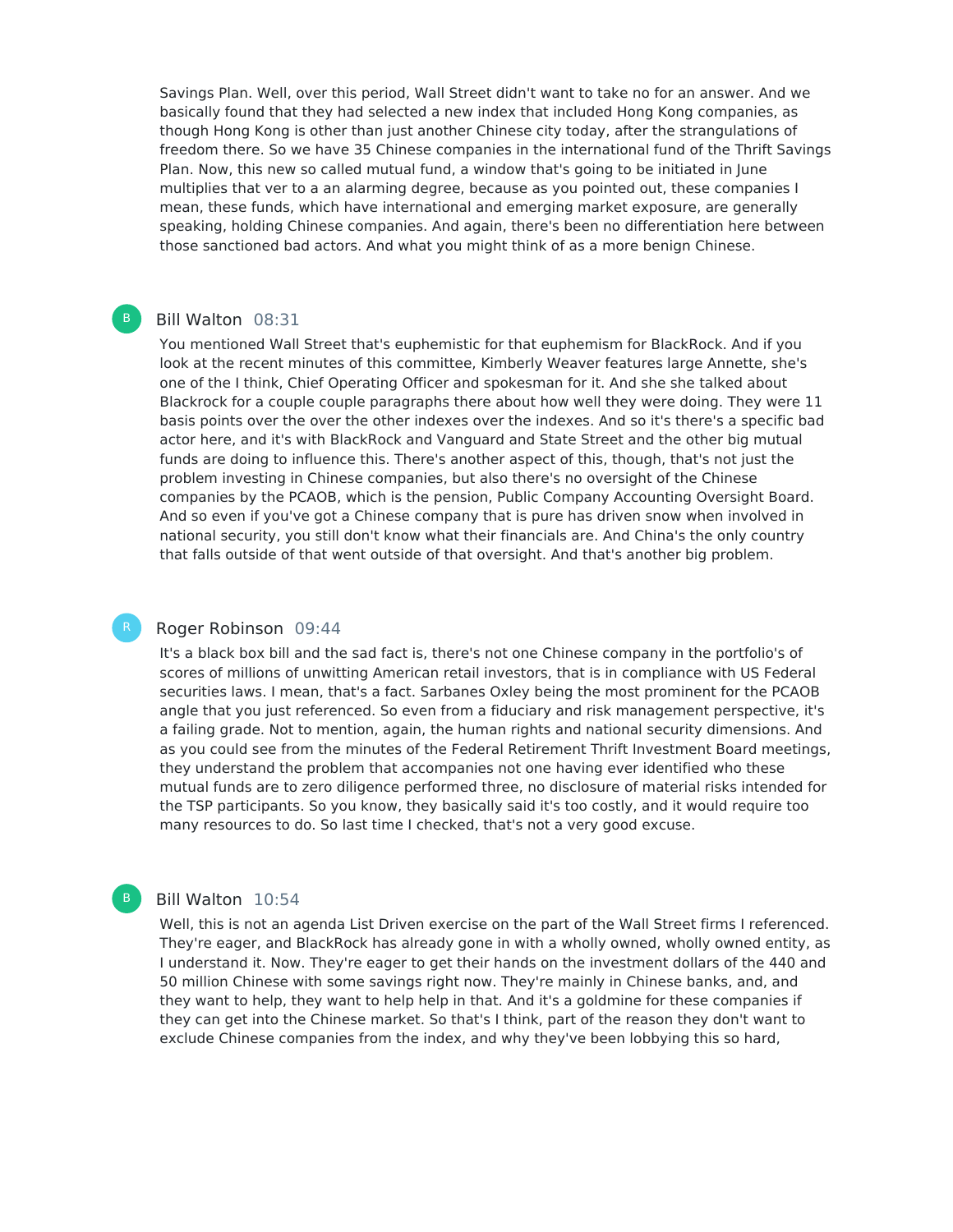# Frank Gaffney 11:33

Frank? Well, I think that is part of it, Bill. Greed operates clearly. But I think you mentioned an agenda. And I think Black Rocks CEO, Larry Fink, does, indeed have an agenda. And that agenda is not simply mutating beyond recognition of the financial sector of the United States, with his so called environment, social governance agenda ESG. He is also deeply committed to this partnership with China. And whether it's getting access to Chinese savings, or whether it's just migrating the savings of Americans to China, I doesn't seem to be clearly the former and not the latter. Indeed, he's said he thinks American investors should treble, three times treble the size of their investment in China at this point. And I guess, really build the thing that, of course, our committee on the present danger, China, of which we're very proud to have you as a member as well, is so seized with is, this isn't happening in a strategic vacuum. This is happening in an environment, when were these entities Rogers described are actually enabling and whether they're working directly for the People's Liberation Army, or whether they're part of the surveillance state apparatus of Communist China, and engage therefore, in facilitating enabling otherwise aiding and abetting human rights abuses, including genocide, or whether they're just so called civil or private sector companies in China, they all work for the Chinese Communist Party, without exception.

## Bill Walton 13:34

How does the Chinese Communist Party I mean, we talk about Chinese companies, and what's the mechanism, Roger Frank through which they the Chinese Communist Party controls these companies,

# Roger Robinson 13:47

they're to build a come to mind right off the bat, Article Seven of the national securities law, National Security Law in China requires all companies of that country, even the quays, AI, fraudulent private sector companies, to basically be available on demand from the Communist Party to be in effect weaponized, that is used for intelligence gathering, to assist the Chinese PLA, anything that they have in mind. Those companies must adhere to those instructions. And second, they've actually put Communist Party cells in the senior management structures of all Chinese companies, it's very hard to find an exception. Well guess why they're there. They're not there because of the coffee and doughnuts at board meeting. They are there to basically ensure that those companies are compliant with the strategic and military aims of the Chinese Communist Party.

# Bill Walton 14:51

So this is a little bit like the old political officers we'd see on all the movies with the Soviet commissar to to to people To people running the submarine, the captain and the and the political affairs officer. Red October. There it is. Yeah. So the the, as I understand that the what is it section seven or seven? Which one? What's Article? Article Seven, that also extends to individual Chinese doesn't operating or living outside of mainland China?



B

B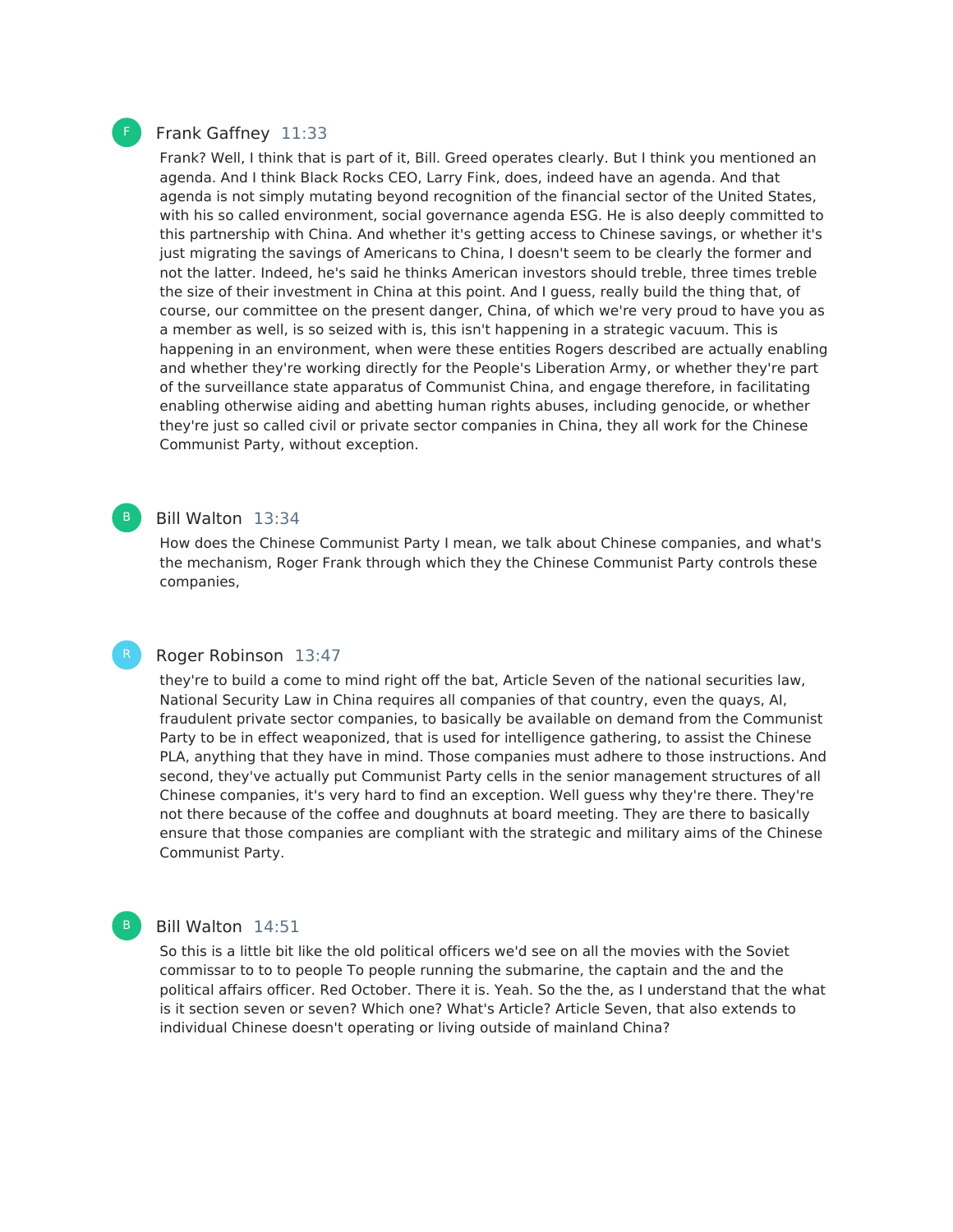#### Roger Robinson 15:24

It does. And I should frame that just to correct myself. It's the National Intelligence law, not the National Security Law, which can be confused with Hong Kong. So yes, the you know, there's no, there's no Chinese citizen, who's a free agent here, particularly if they're operating in the United States, they are interviewed. And they are instructed, as required by the CCP to carry out missions as the party deems indicated, well, in

# Bill Walton 15:53

our enemy here is the Chinese Communist Party, not necessarily the Chinese people. But if you're just a regular China's Chinese person living outside of China, the party still expects you to be helpful to their cause. So it's, it's a really ugly situation.

#### Frank Gaffney 16:10

And Bill is a way just just to add that point, it's, it's almost certainly the case, especially if you're a student here, and there been something on the order of 300,000 Chinese nationals here as students, you've actually been selected by the party to go to the United States. There are some who've fled successfully, Chinese misrule, but by and large people here in this country from China, have the authority of the party to be here. And secondly, whether they expect it or they don't expect it, they will compel you to conform to their dictates, even here in the United States by threatening your family, all of whom are still left at home. Not all necessarily, but enough. And that's a reason that I think, again, we're looking at this monstrous regime, using and weaponizing every instrument at its disposal for the purposes that we've talked about, which are destroying the United States.

# Bill Walton 17:15

So Roger, Kimberly Weaver, tells us that it's way too hard to oversee which mutual funds on which security and that it's just too much work to exclude these companies. I don't buy it. But what do you think? I mean, how much work would it be to exclude Chinese companies from these indexes?

#### Roger Robinson 17:38

Well, my firm has done precisely this. We've looked at all the industries, and identified those Chinese companies, we've looked at all of the exchange traded funds that benchmark against those industries, I mean, I we can do it as a private sector firm, and have done. So the notion that this kind of critical, risk related diligence is too hard, and that we're okay. Putting the harder retirement dollars of our military into black boxes that may well have PLA stamped on them is is an outrage in that connection. It's interesting that the Biden administration, much less the Trump administration before it issued an executive order in June of last year, executive order 14032 That termed the notion of Chinese companies tied to the PLA in the military, and tied to surveillance technologies in any way, as a, quote, national emergency, and has issued



B

F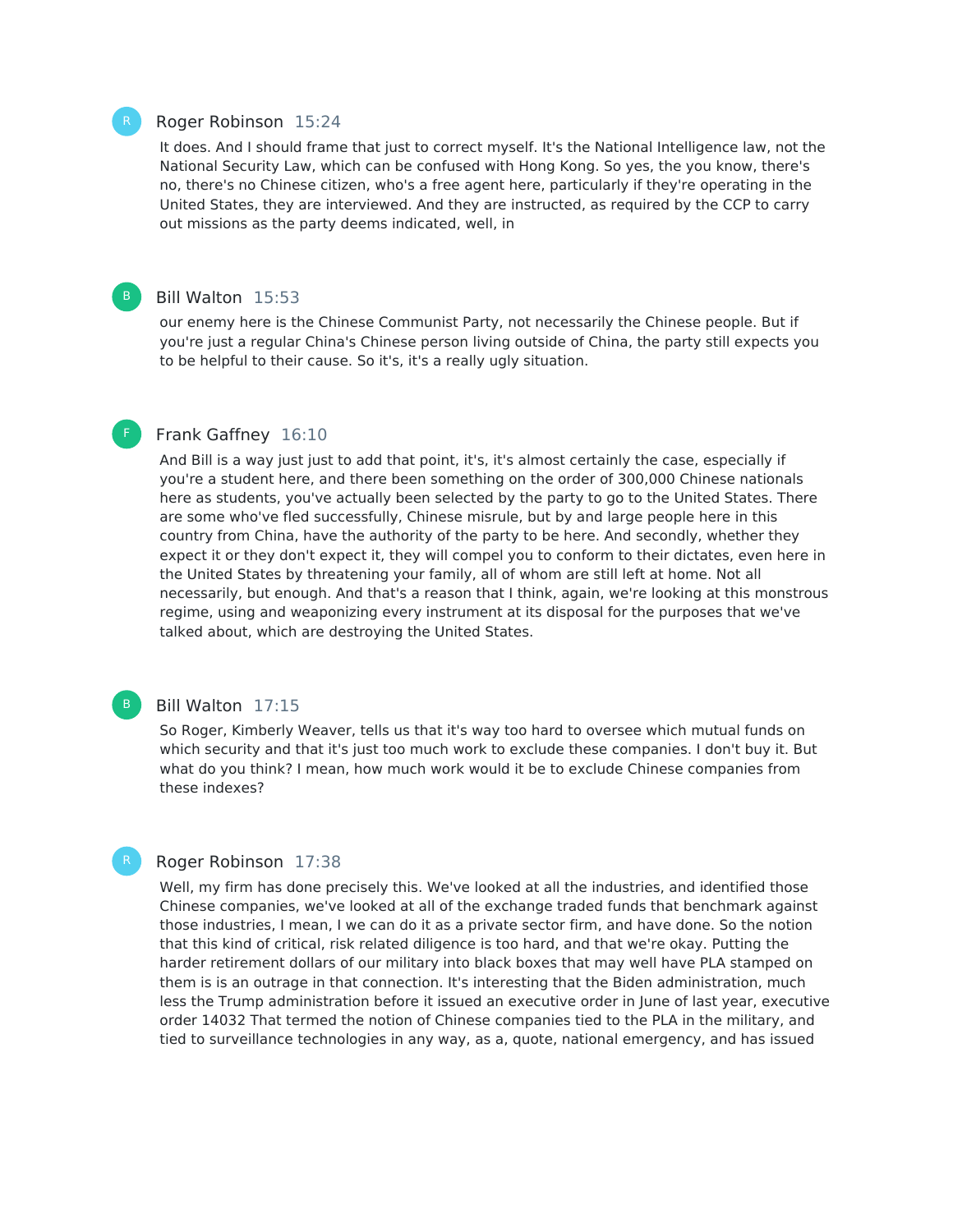capital market sanctions, excluding such companies from even being held by American persons at the threat of violation of law. So how can it be a national emergency in the view of the President, and have the same president presiding over this fiduciary irresponsibility of the type that you're discussing right now?

## Bill Walton 19:12

B

So how do we how do we, how do we stop this? And we have a deadline?

#### Roger Robinson 19:18

We do have a deadline. We're not sure exactly what it is in June, but I can tell you, June is upon us. And the what I think we need to go for because of that bill is a postponement. I mean, we need to take the time to do the diligence to get the answers empirically, so that we know precisely what we're looking at at an absolute minimum that has to be done if they try to move forward in this non disclosure, non transparent Millia that they've got going now that can only tell you one thing, we're being stampeded into a non transparent covered up event for the very reasons that you mentioned in terms of Wall Street's greed driven salivating over getting their hands on the savings of the Chinese people and all of the other fees, which are very fat fees, as you know, that are involved with a China portfolio. We can't have greed supersede our fundamental values, our national security and the protection of retail US investors,

#### Bill Walton 20:28

how many Congress I think we've got a fair number of congressmen that are aligned with this on that, can you maybe we ought to be thinking about reaching out and supporting them?



B

# Roger Robinson 20:37

Absolutely. That's underway, as we speak. In fact, Frank, and



#### Bill Walton 20:41

I think Rubio, Rubio has come out to who else leaked Mike Lee, who else has come out on on this

#### Roger Robinson 20:47

bomb, cotton tuber Bill has come out. And we're expecting a bipartisan letter to emerge from the Senate with, with any good fortune in the near in the near term. Again, truly bipartisan, to demonstrate that this kind of sleight of hand is perilous to our country. And is, is a is a very sad and even sickening display of greed over our true national priorities.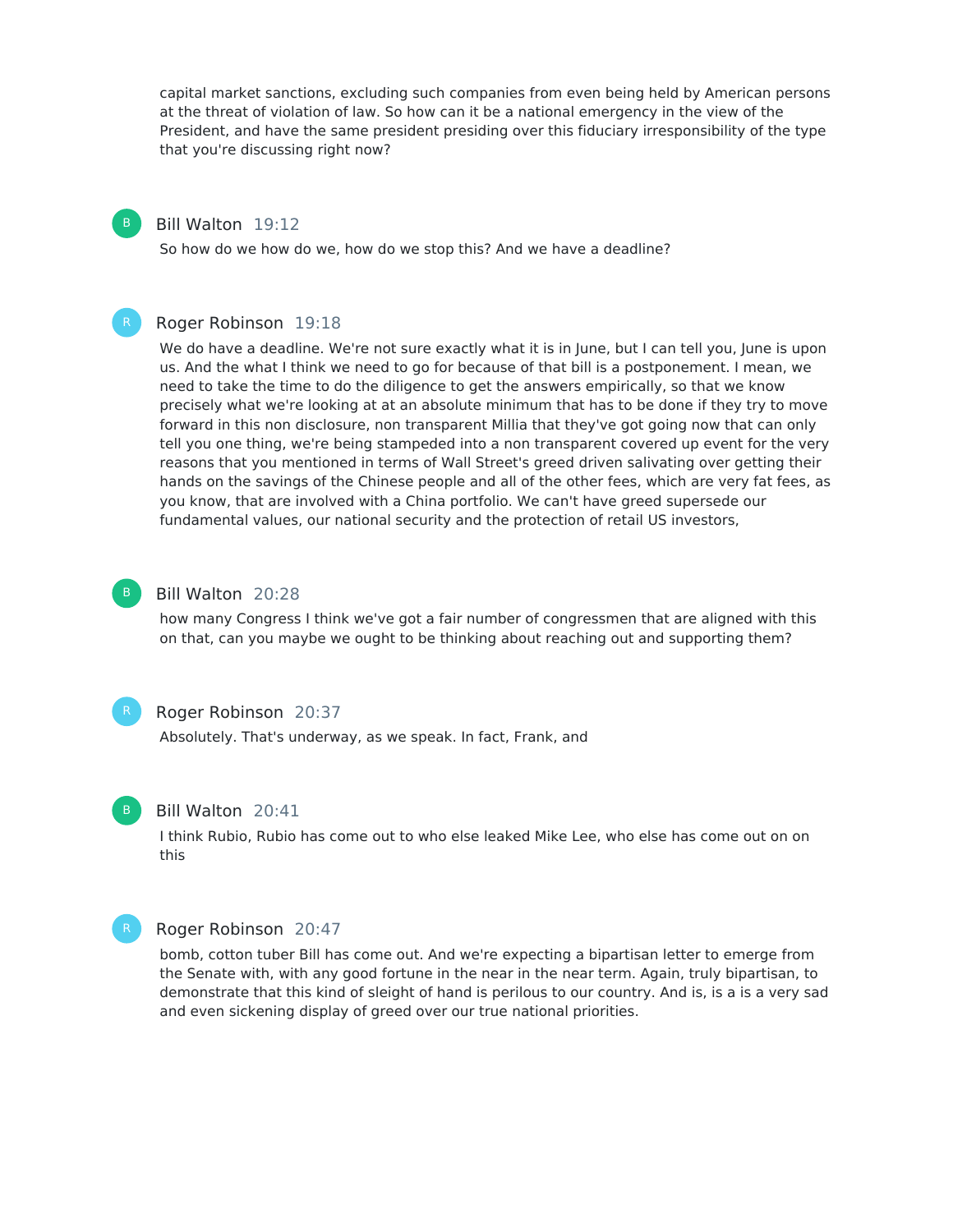

B

F

B

#### Frank Gaffney 21:24

And, Bill, can I just add, in terms of what you've asked about? What can we do about this, that effort to get support from the Congress is is all the more necessary, because every single one of those members of Congress in the Senate in the house has a likelihood at least money invested in the Thrift Savings Plan. So this is their money we're talking about as well as men and women in uniform past and present veterans as well as serving and other civilian government employees. As we said, this is of concern in two respects. One is, obviously you don't want them aiding and abetting our mortal enemy, especially if the likelihood is particularly in the case of the military, but maybe others. The result will be advanced weapons being acquired with that money with which to kill us. But the second thing is Bill, and this is a point that Roger speaks to very powerfully and that is, the dangers of having the US government's will be it in the form of this Federal Retirement Thrift Investment Board, which oversees the Thrift Savings Plan. But nonetheless, a federal agency legitimating investments in the kinds of Chinese companies that two presidents, not just Donald Trump, but Joe Biden, as well, as Roger said, have, in fact, put down executive orders, saying you may not invest in these companies, these kinds of companies. And so it's really vital that we get this turned off and right quick, and one of the ways we can do it is to get numbers. I want

#### Bill Walton 23:15

to thank you, I want to thank thank the two of you for bringing this to our attention. I mean, Frank, you and I've talked about on our show, this is just yet another example of a so called faceless bureaucrat acting at the behest of I think the Chinese lobby to slip something through that I said at the outset, sounds really boring. I mean, who cares about your mutual funds, really, nobody understands it. Unfortunately, I do and is a big problem. But it's innocuous. And we talked about this, we've got a bureaucrat at HHS who who wants to amend the World Health Organization's bylaws that would call all all all countries in the world at the time at the site of the next pandemic to obey the orders of the President of the World Health Organization. talk some more about that was my gratuitous editorial there. Great segue, but we need to focus on talk some more about the influence that the Chinese have in the decision making. Where people have relatives in China, I mean, the most the most startling examples, Elaine Chao whose family owns a shipping company in China. And if you want to know why Mitch McConnell is more silent on these Chinese issues, and he should be there her family fortunes, it depends on the Chinese Communist Party.

# Frank Gaffney 24:37

Well, there are two aspects to this bill. The part that I was describing earlier was kind of the coercive practice visa vie Chinese nationals in our country to ensure that they not only tow the party line, but they serve the interests of the Party and the People's Liberation Army and its intelligence services and so on. What what you're talking about is the subject, of course of a terrific book by our friend, Peter Schweitzer, red handed the Chinese term for his elite capture. And this is sort of course of aspect do

#### Bill Walton 25:13

this. Is there this clip I want to make? This is their term. This is their term. This is this was an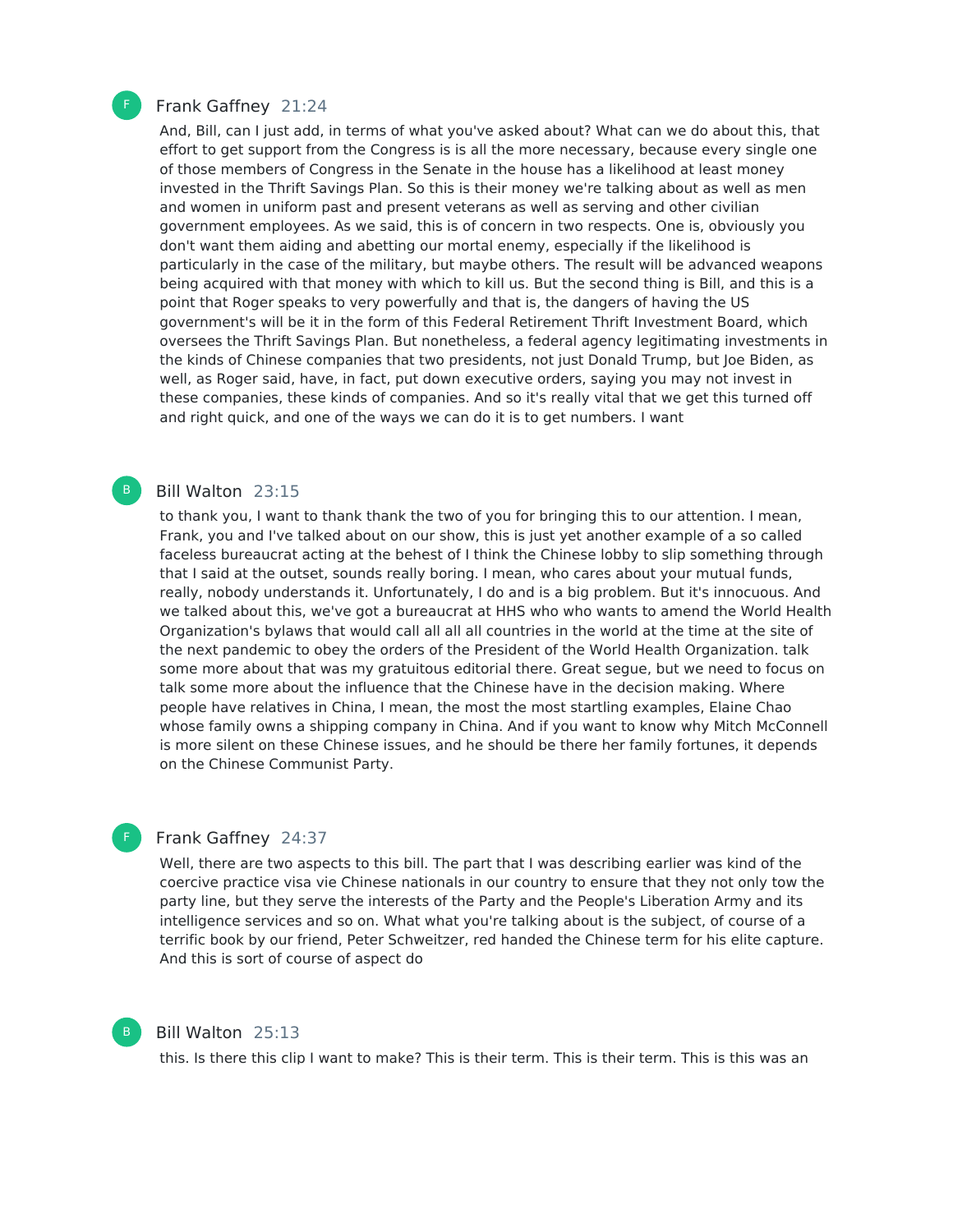agenda.

# F

# Frank Gaffney 25:19

Exactly. And it's bipartisan and character Joe Biden himself, of course, has been deeply compromised, I'm sorry to say. But there are people on both sides of the aisle. And Mitch McConnell's family, I think is, is one of them who have been doing business with the Chinese very lucratively. And it shows in their refusal, in some cases, or at least, their reluctance to be seen as opposing the Chinese sometimes they'll, in a small way, you know, express opposition to a genocide, for example, but in the end, they're old friends of China. And that's true of Larry Fink on Wall Street, as well as people in government and academia and so many other walks of life.

this. Is there this clip I want to make? This is their term. This is their term. This is this was an

# Roger Robinson 26:03

I would say, Bill quickly to chime in there on Frank's good observation, you know, when you where is the SEC in this, are they a potted plant? Where is treasury? Where is the National Economic Council run by a former Blackrock executive? Treasury's number two run by a Blackrock executive? Jay Clayton used to be a Wall Street Journal, Wall Street lawyer that brought Alibaba to market. Steve Minuchin was very friendly with the Chinese then and now the long and short of it is we've got a US government regulatory problem here. This revolving door that we've known about forever, is now imperiling the United States with multi trillion dollar flows from a democracy namely ours, to a totalitarian police state, bent on our utter destruction, aided and abetted by greed driven Wall Street firms, and those conflicted US government regulators that look the other way at moments precisely like this one.

# Bill Walton 27:19

B

Right. Roger? That sounds like a great summary of where we are now. I've got about 20 things on my list here to talk with you to about but I promised you both I'd get you out of here and a half an hour and Alas, my time is up. Roger, where can we find you? What's the name of your firm and what are your coordinates?

# Roger Robinson 27:39

Well, that's in flux right now is I just fortunately was able to sell my firm but I will liquidity event I love that. I will be back to you on that matter.



## Bill Walton 27:50

Okay, great. Well, that sounds like a successful exit. That's great. And Frank, I know where to find us security America and real America's voice and and what is our other channel that we're on with our show?